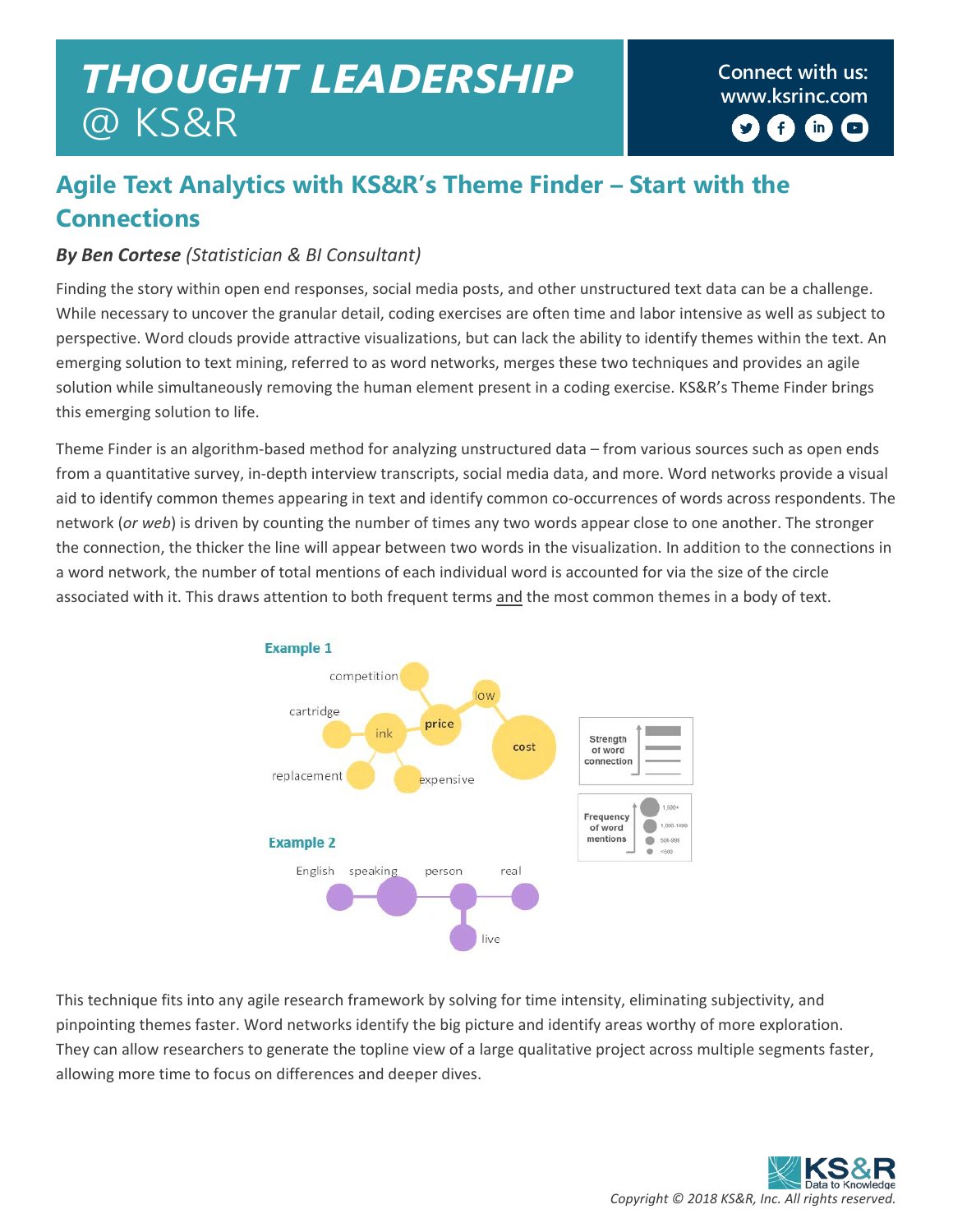#### *A case study comparing traditional text analytics to a word network is given below.*

Consider an organization that would like to learn more about how best to familiarize customers with a new product offering. The traditional approach is to provide a series of codes and an associated word cloud. A snippet of such analysis is shown below.

| Code                     | <b>Frequency</b> |
|--------------------------|------------------|
| Training                 | 198              |
| <b>Technical Support</b> | 40               |
| Documentation            | 32               |

The coding output is helpful, but requires an individual to read every comment, define codes based on those comments, and assign each comment one or more codes. While an important step in the analysis, this process is time consuming. The word cloud is representative of common terms within the comments, but does not draw any themes or connections from the individual words.





Alternatively, consider the word network visualization run on the same data below. This output was generated by the Theme Finder solution in minutes and did not require reading of a single comment!

The visualization looks similar to a word cloud, but provides much greater detail. The terms are linked together based on their proximity to one another within each comment. The more times terms are used together, the thicker the connection between them.

It is clear from this network that "Online Courses" and "Online Training" are most frequent, along with "More Hands On", and "Local / Regional Events". A closer look

indicates that "Real World Examples", "Clear and Current Documentation", and "Technical Support" are also common themes. A deeper exploration into the raw verbatims would complete the story using this top down approach to text mining.

Text analytics – whether it be through coding, word clouds and/or word networks – is a critical part in understanding the full story from the data. Word networks, delivered through KS&R's Theme Finder, allow researchers to understand a high-level version of the story quickly and confidently while more time is spent further analyzing and interpreting.